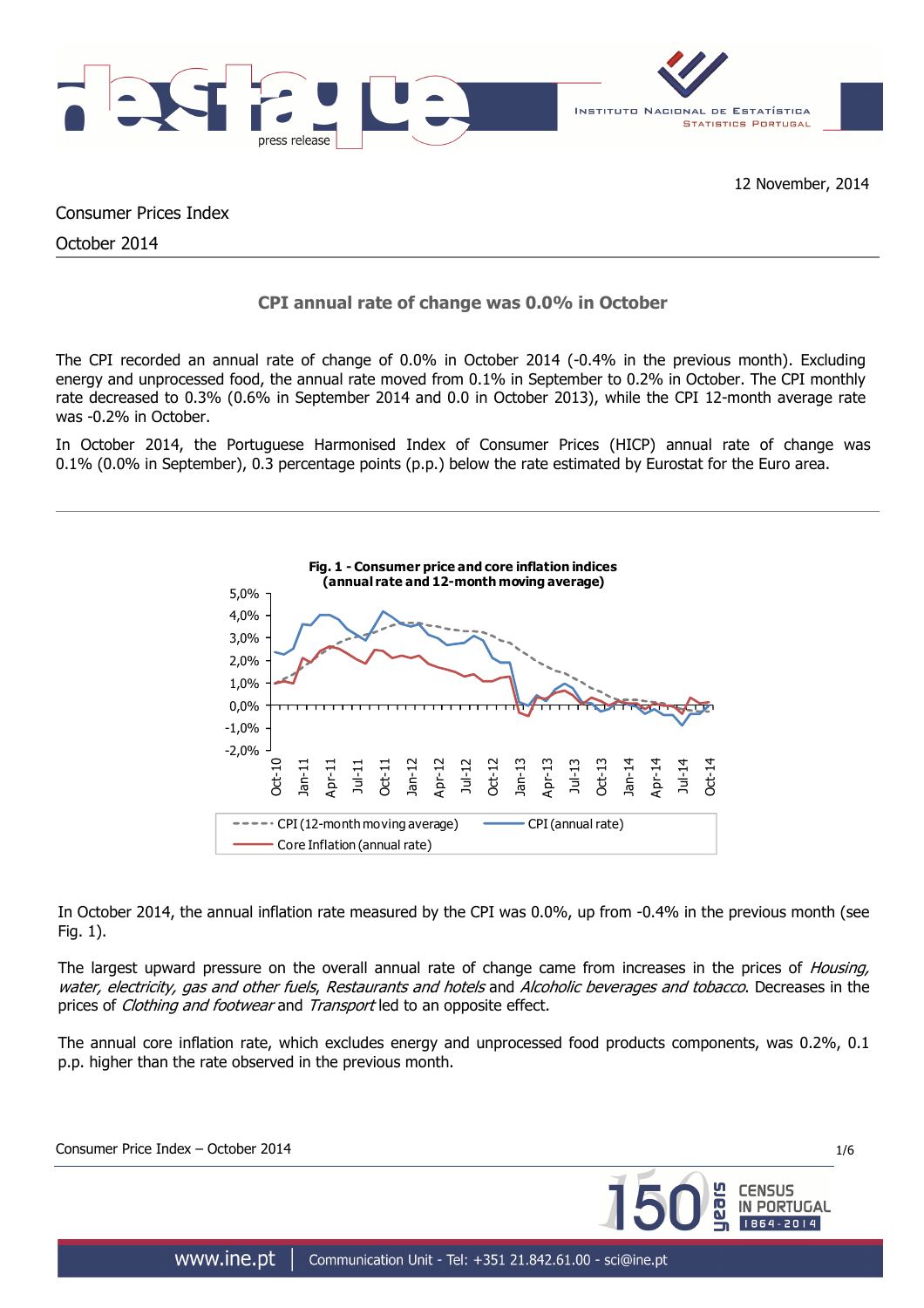

In October, the CPI monthly rate was 0.3% (0.6% in September 2014 and 0.0% in October 2013). The main upward contribution to this result came from changes in the prices of *Clothing and footwear*. On the opposite side, decreases were observed in the prices of Transport.

In October 2014, the HICP annual rate increased from 0.0% in September to 0.1%. The HICP monthly rate was 0.0% (-0.1% in October 2013).

In September, the annual rate of change of the Euro area was 0.3 p.p. higher than the annual rate of change of the Portuguese HICP. That difference is estimated to remain unchanged in October.

The HICP 12-month average rate remained at -0.1% in October.



## **Housing Rents**

In October 2014 the monthly rate of change of the average value of rents by net area for the whole country was 0.0%.

The main decreases were observed in the Alentejo region, where the value of rents by net area decreased 0.3% and in the Centro region with a 0.1 decrease. The main increases were recorded in the Açores (1.6%) and in the Norte region (0.3%).

The annual change rate of the housing rents for the whole country was 4.7% in October (4.6% in September). The main decrease was observed in the Madeira region (-1.2%), while the Lisbon region recorded an increase of 7.3%.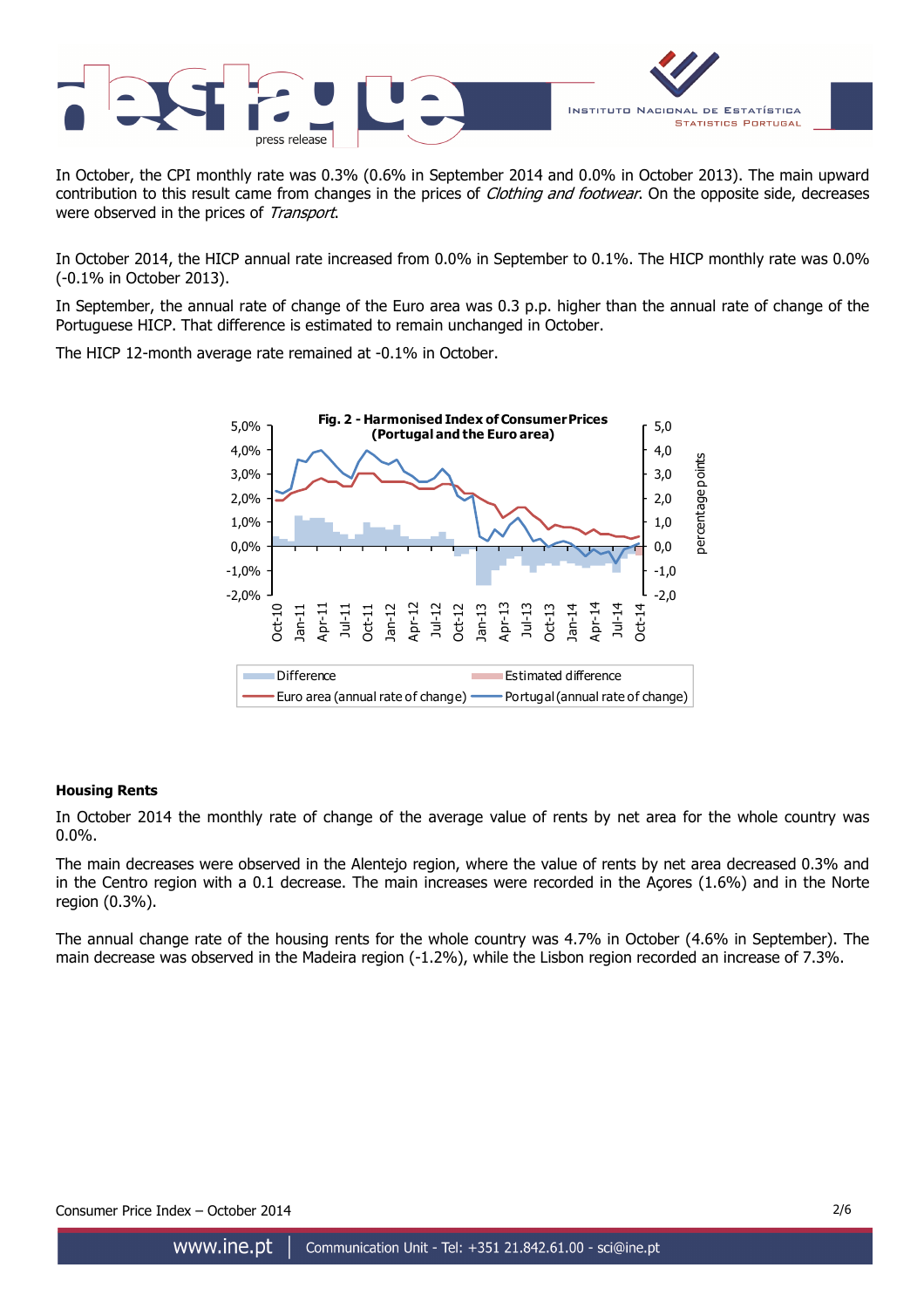



## **Consumer Price Index**

I

The Consumer Price Index (CPI) measures the change over time of the prices of a certain basket of goods and services bought by a "typical" consumer. The CPI has been designed to capture price changes and not to measure price levels.

The CPI is updated every year with the most recent information on prices and quantities. The 2014 CPI weighting structure and the sample of goods and services included in the basket are a result of the combination of three fundamental sources of information: the final 2011 and preliminary 2012 results of the Portuguese National Accounts complemented with the Household Budget Survey and the Census for more detailed levels of expenditure. Administrative data is also used.

The CPI is compiled through the aggregation of seven regional price indexes and the goods and services included in the index are grouped according to the COICOP classification.

#### **Table 1: CPI - COICOP<sup>1</sup> Divisions**

| 01 | Food and non-alcoholic beverages                                      | 07 | <b>Transports</b>                |
|----|-----------------------------------------------------------------------|----|----------------------------------|
| 02 | Alcoholic beverages and tobacco                                       | 08 | Communications                   |
| 03 | Clothing and footwear                                                 | 09 | Recreation and culture           |
| 04 | Housing, water, electricity, gas and other fuels                      | 10 | Education                        |
| 05 | Furnishings, household equipment and routine maintenance of the house | 11 | Restaurants and hotels           |
| 06 | Health                                                                | 12 | Miscellaneous goods and services |
|    | $\cdots$<br>$\cdots$<br>$\sim$                                        |    |                                  |

<sup>1</sup> COICOP: Classification Of Individual Consumption by Purpose

#### **Monthly rate**

The monthly rate is the change in the index of a certain month compared with the index of the previous month expressed as a percentage. Although up-to-date, this measure can be affected by seasonal and other effects.

#### **Annual rate**

The annual rate is the change in the index of a certain month compared with the index of the same month in the previous year expressed as a percentage. In the presence of a stable seasonal pattern, seasonal effects do not influence this measure.

#### **12-month average rate**

The 12-month average rate is the change in the average index of one year compared with the average index of the previous year expressed as a percentage. This moving average is less sensitive to transient changes in prices.

#### **Core inflation index (all items CPI excluding unprocessed food and energy products)**

The core inflation index is compiled by excluding the prices of unprocessed food and energy products from the all items CPI. The primary objective of this index is to capture the underlying inflation pressures in the economy.

### **Harmonised Index of Consumer Prices**

The Harmonised Index of Consumer Prices (HICP) is compiled in each member state of the European Union for the purposes of inflation comparisons across EU countries, as required by the Treaty on European Union'. This index plays an important role as a guideline for the achievement of the European System of Central Banks primary objective: price stability. In 1998, the European Central Bank adopted the HICP as "the most appropriate price measure" for its definition of price stability in the Euro area<sup>2</sup>.

The current HICP (2005 = 100) is produced in each Member State following a harmonized methodology developed by experts in the field of price statistics, under the Eurostat's "Price Statistics Working Group". From the methodological point of view, there are no major differences between the HICP and CPI. However, the different scope of coverage leads to differences in the weighting structure, mainly in Restaurants and hotels. This is mostly an effect of the inclusion of non-residents expenditure ("tourists") in the HICP and the corresponding exclusion from the CPI.

Additional information on the methodology of the HICP can be found on the Eurostat website at http://epp.eurostat.ec.europa.eu/portal/page/portal/hicp/introduction.

\_\_\_\_\_\_\_\_\_\_\_\_\_\_\_\_\_\_\_\_\_ 1 - Article 109j and protocol on the convergence criteria referred to in that article.

2 - "A stability oriented monetary policy strategy for the ESCB". ECB press notice released on 13 October 1998.

## Consumer Price Index – October 2014 3/6

www.ine.pt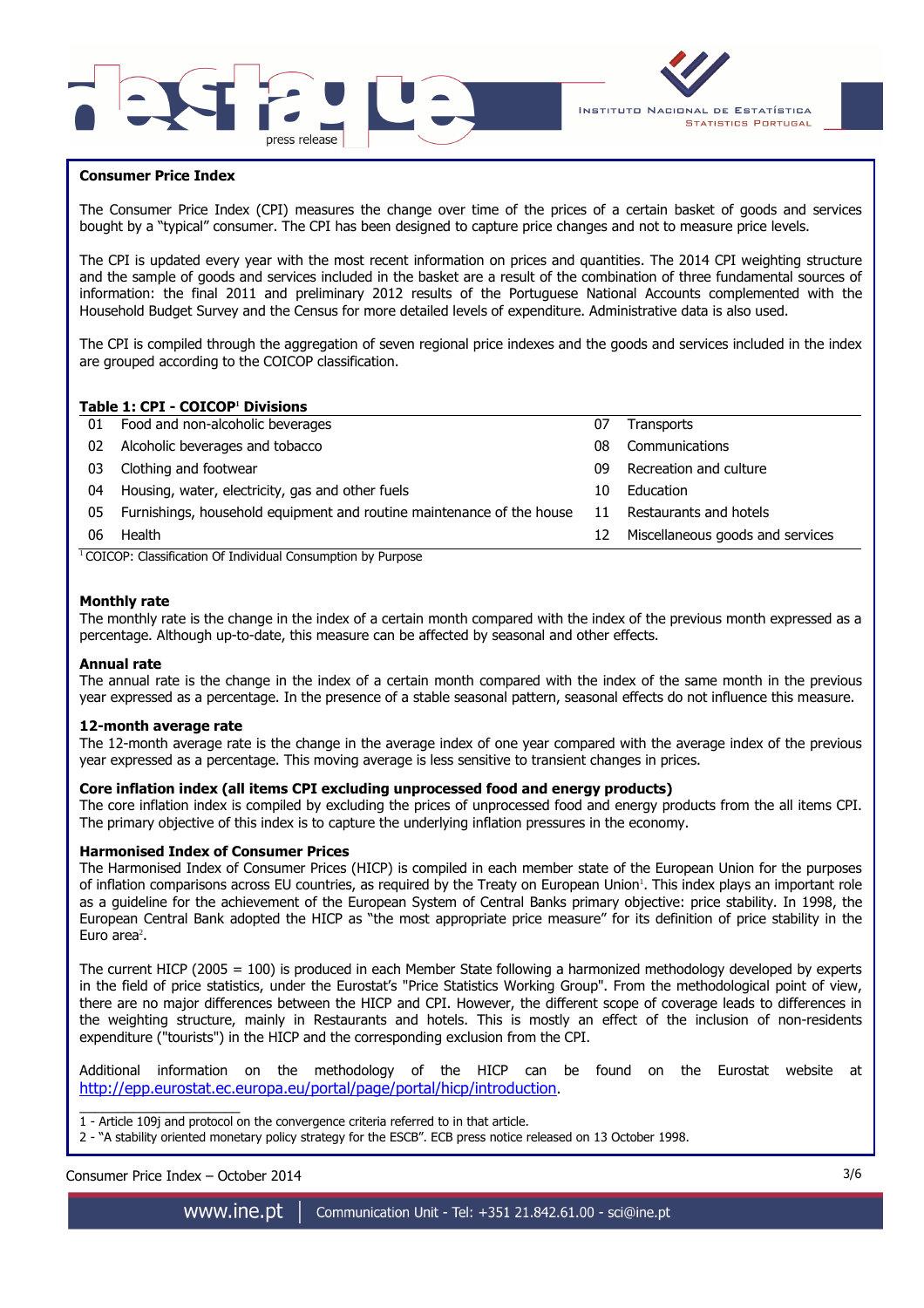



### **Table 2: CPI and HICP 2014 weighting structure**

|    | $COICOP1$ divisions                                                   | <b>CPI</b> | <b>HICP</b> |
|----|-----------------------------------------------------------------------|------------|-------------|
| 01 | Food and non-alcoholic beverages                                      | 211.8      | 204.7       |
| 02 | Alcoholic beverages and tobacco                                       | 37.9       | 37.1        |
| 03 | Clothing and footwear                                                 | 69.4       | 68.9        |
| 04 | Housing, water, electricity, gas and other fuels                      | 91.3       | 87.3        |
| 05 | Furnishings, household equipment and routine maintenance of the house | 64.0       | 62.0        |
| 06 | Health                                                                | 72.0       | 67.1        |
| 07 | Transport                                                             | 126.5      | 128.9       |
| 08 | Communication                                                         | 36.3       | 35.3        |
| 09 | Recreation and culture                                                | 79.4       | 69.2        |
| 10 | Education                                                             | 15.7       | 15.1        |
| 11 | Restaurants and hotels                                                | 90.8       | 122.7       |
| 12 | Miscellaneous goods and services                                      | 105.0      | 101.6       |
| 00 | All items                                                             | 1000       | 1000        |

<sup>1</sup> COICOP: Classification Of Individual Consumption by Purpose.

## **Presentation of data and rounding rules**

Since the release of the January 2013 CPI indices are published with base 100 in the year 2012.

Due to rounding procedures, those indices may not reproduce exactly the published rates of change. However, it should be noted that the published rates prevail.

In this press release the descriptive analysis is based on rounded values to one decimal.

#### **Next press release**

The September 2014 CPI/HICP will be released on December 11<sup>th</sup> 2014

Consumer Price Index – October 2014 4/6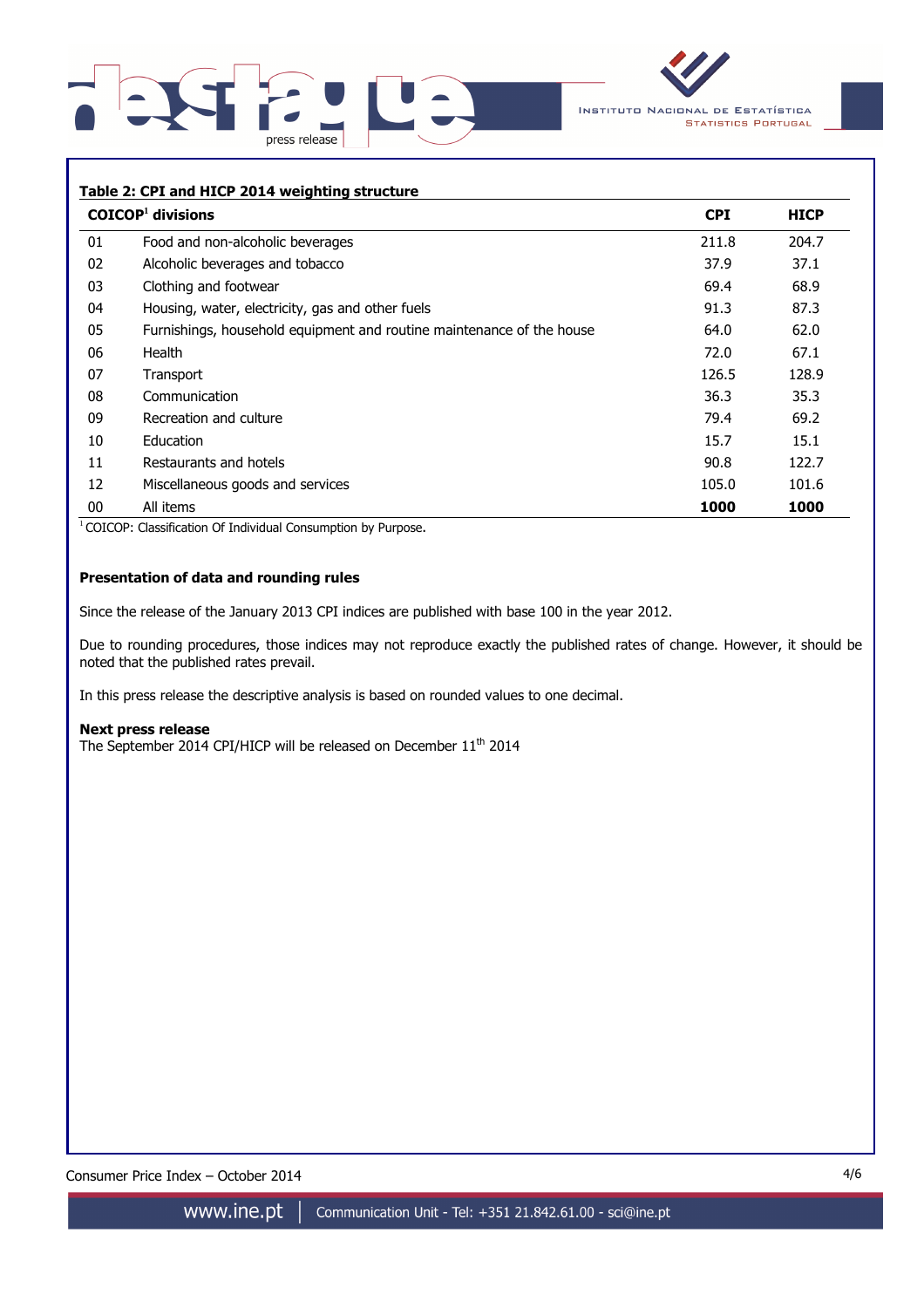

**Annex:**

# CPI rate of change (index division and all items CPI)

|                          |                       | <b>All-items</b><br>Index divisions <sup>(1)</sup><br><b>CPI</b> |                                                                    |              |                    |                 |                     |              |                    |              |              |                    |         |  |  |  |
|--------------------------|-----------------------|------------------------------------------------------------------|--------------------------------------------------------------------|--------------|--------------------|-----------------|---------------------|--------------|--------------------|--------------|--------------|--------------------|---------|--|--|--|
|                          | 01                    | 02                                                               | 03                                                                 | 04           | 05                 | 06              | 07                  | 08           | 09                 | 10           | 11           | 12                 |         |  |  |  |
|                          |                       |                                                                  |                                                                    |              |                    |                 | Annual average rate |              |                    |              |              |                    |         |  |  |  |
| 2011                     | 2.10                  | 7.94                                                             | $-3.93$                                                            | 6.66         | 1.17               | 4.46            | 8.90                | 2.99         | 0.96               | 2.05         | 1.41         | 1.79               | 3.65    |  |  |  |
| 2012                     | 3.20                  | 4.74                                                             | $-5.24$                                                            | 8.72         | $-0.47$            | 0.35            | 3.27                | 0.46         | 0.91               | 1.50         | 4.47         | 1.11               | 2.77    |  |  |  |
| 2013                     | 1.94                  | 4.05                                                             | $-3.31$                                                            | 2.15         | $-0.51$            | 1.49            | $-2.32$             | 0.45         | 0.41               | 1.18         | 1.65         | $-0.61$            | 0.27    |  |  |  |
|                          | Annual rate           |                                                                  |                                                                    |              |                    |                 |                     |              |                    |              |              |                    |         |  |  |  |
| 2012 October             | 3.18                  | 5.18                                                             | $-5.79$                                                            | 4.88         | $-0.62$            | $-2.23$         | 3.27                | 0.69         | 1.87               | 1.33         | 4.76         | 0.60               | 2.13    |  |  |  |
| November                 | 3.29                  | 4.92                                                             | $-5.59$                                                            | 4.81         | $-0.65$            | $-2.00$         | 1.64                | 0.69         | 2.05               | 1.43         | 4.72         | 0.67               | 1.89    |  |  |  |
| December                 | 3.21                  | 4.79                                                             | $-4.84$                                                            | 5.02         | $-0.45$            | $-1.77$         | 1.67                | 0.78         | 1.81               | 1.42         | 4.53         | 0.36               | 1.92    |  |  |  |
| 2013 January             | 2.29                  | 5.00                                                             | $-5.19$                                                            | 3.60         | $-0.41$            | $-3.01$         | $-1.42$             | $-1.45$      | 2.08               | 1.44         | 2.15         | $-0.36$            | 0.17    |  |  |  |
| February                 | 2.00                  | 5.12                                                             | $-4.94$                                                            | 3.48         | $-0.25$            | $-1.68$         | $-1.60$             | $-0.41$      | 0.92               | 1.41         | 1.60         | $-0.34$            | $-0.03$ |  |  |  |
| March                    | 2.15                  | 4.46                                                             | $-4.53$                                                            | 3.11         | $-0.24$            | $-0.83$         | $-1.96$             | $-0.58$      | 1.60               | 1.44         | 1.81         | $-0.02$            | 0.45    |  |  |  |
| April                    | 2.02                  | 3.74                                                             | $-3.63$                                                            | 2.67         | $-0.21$            | 0.14            | $-4.38$             | 0.15         | 1.44               | 1.45         | 1.95         | 0.07               | 0.18    |  |  |  |
| May                      | 3.10                  | 4.06                                                             | $-3.55$                                                            | 2.42         | $-0.41$            | 2.04            | $-3.42$             | 0.50         | 0.88               | 1.49         | 2.31         | 0.00               | 0.71    |  |  |  |
| June                     | 2.84                  | 3.98                                                             | $-3.40$                                                            | 2.20         | $-0.13$            | 2.57            | $-1.52$             | 0.53         | 0.83               | 1.49         | 2.18         | $-0.10$            | 0.98    |  |  |  |
| July                     | 2.45                  | 2.61                                                             | $-1.23$                                                            | 1.99         | $-0.33$            | 2.97            | 0.05                | 0.80         | 0.08               | 1.49         | 1.88         | $-1.26$            | 0.76    |  |  |  |
| August                   | 2.94                  | 3.30                                                             | $-2.86$                                                            | 1.84         | $-0.73$            | 3.47            | $-1.77$             | 0.78         | $-0.63$            | 1.47         | 2.04         | $-1.48$            | 0.15    |  |  |  |
| September                | 1.90                  | 3.51                                                             | $-2.12$                                                            | 1.44         | $-0.54$            | 3.53            | $-3.68$             | 0.85         | $-0.07$            | 1.45         | 1.56         | $-1.02$            | 0.12    |  |  |  |
| October                  | 0.48                  | 4.15                                                             | $-2.80$                                                            | 1.09         | $-0.76$            | 3.19            | $-4.05$             | 1.14         | $-0.49$            | 0.39         | 1.11         | $-0.98$            | $-0.25$ |  |  |  |
| November                 | 0.53                  | 4.48                                                             | $-3.08$                                                            | 1.13         | $-0.96$            | 3.00            | $-3.47$             | 1.57         | $-0.68$            | 0.33         | 0.70         | $-0.99$            | $-0.15$ |  |  |  |
| December                 | 0.61                  | 4.27                                                             | $-2.65$                                                            | 0.94         | $-1.10$            | 3.00            | $-0.54$             | 1.55         | $-1.03$            | 0.31         | 0.55         | $-0.81$            | 0.20    |  |  |  |
|                          |                       |                                                                  |                                                                    |              |                    |                 |                     |              |                    |              |              |                    | 0.06    |  |  |  |
| 2014 January<br>February | 0.20<br>$-0.05$       | 4.26<br>3.71                                                     | $-2.63$<br>$-2.26$                                                 | 2.15<br>2.27 | $-1.18$<br>$-1.00$ | 1.37<br>1.01    | $-1.38$<br>$-1.89$  | 3.39<br>2.45 | $-1.40$<br>$-0.95$ | 0.29<br>0.36 | 0.61<br>0.63 | $-0.44$<br>$-0.39$ | $-0.08$ |  |  |  |
| March                    | $-0.42$               | 2.22                                                             | $-1.02$                                                            | 2.10         | $-0.92$            | 0.78            | $-3.08$             | 1.98         | $-1.48$            | 0.40         | 0.17         | $-0.43$            | $-0.37$ |  |  |  |
| April                    | $-0.93$               | 2.36                                                             | $-1.82$                                                            | 2.10         | $-0.91$            | 0.16            | 0.26                | 1.61         | $-1.33$            | 0.46         | 0.13         | $-0.70$            | $-0.14$ |  |  |  |
| May                      | $-2.33$               | 2.14                                                             | $-1.65$                                                            | 2.15         | $-0.83$            | 0.29            | $-0.52$             | 1.58         | $-1.18$            | 0.41         | 0.65         | $-0.72$            | $-0.44$ |  |  |  |
| June                     | $-2.53$               | 2.88                                                             | $-1.45$                                                            | 2.32         | $-1.00$            | 0.74            | 0.15                | 0.36         | $-1.80$            | 0.40         | 0.62         | $-0.63$            | $-0.42$ |  |  |  |
| July                     | $-3.05$               | 3.11                                                             | $-7.45$                                                            | 2.15         | $-0.77$            | 0.81            | 0.09                | 0.37         | $-1.94$            | 0.36         | 0.84         | 0.22               | $-0.87$ |  |  |  |
| August                   | $-3.17$               | 3.38                                                             | $-0.67$                                                            | 2.18         | $-0.34$            | 0.71            | 0.58                | 0.39         | $-0.99$            | 0.37         | 1.28         | $-0.24$            | $-0.36$ |  |  |  |
| September                | $-2.19$               | 3.70                                                             | $-0.98$                                                            | 2.34         | $-0.60$            | 0.81            | $-1.09$             | $-0.14$      | $-2.41$            | 0.37         | 1.94         | $-0.63$            | $-0.37$ |  |  |  |
| October                  | $-0.63$               | 3.17                                                             | $-2.20$                                                            | 2.62         | 0.72               | 0.39            | $-1.39$             | 0.68         | $-1.46$            | 0.57         | 1.63         | $-0.70$            | 0.00    |  |  |  |
| <b>Symbols:</b>          | f estimated           |                                                                  | Po provisional                                                     |              |                    | x not available |                     |              |                    |              |              |                    |         |  |  |  |
| Note:                    |                       |                                                                  | (1) The names of the divisions are given in the explanatory notes. |              |                    |                 |                     |              |                    |              |              |                    |         |  |  |  |
| Source:                  | <b>INE - Portugal</b> |                                                                  |                                                                    |              |                    |                 |                     |              |                    |              |              |                    |         |  |  |  |

Consumer Price Index – October 2014 **5/6**

www.ine.pt | Communication Unit - Tel: +351 21.842.61.00 - sci@ine.pt